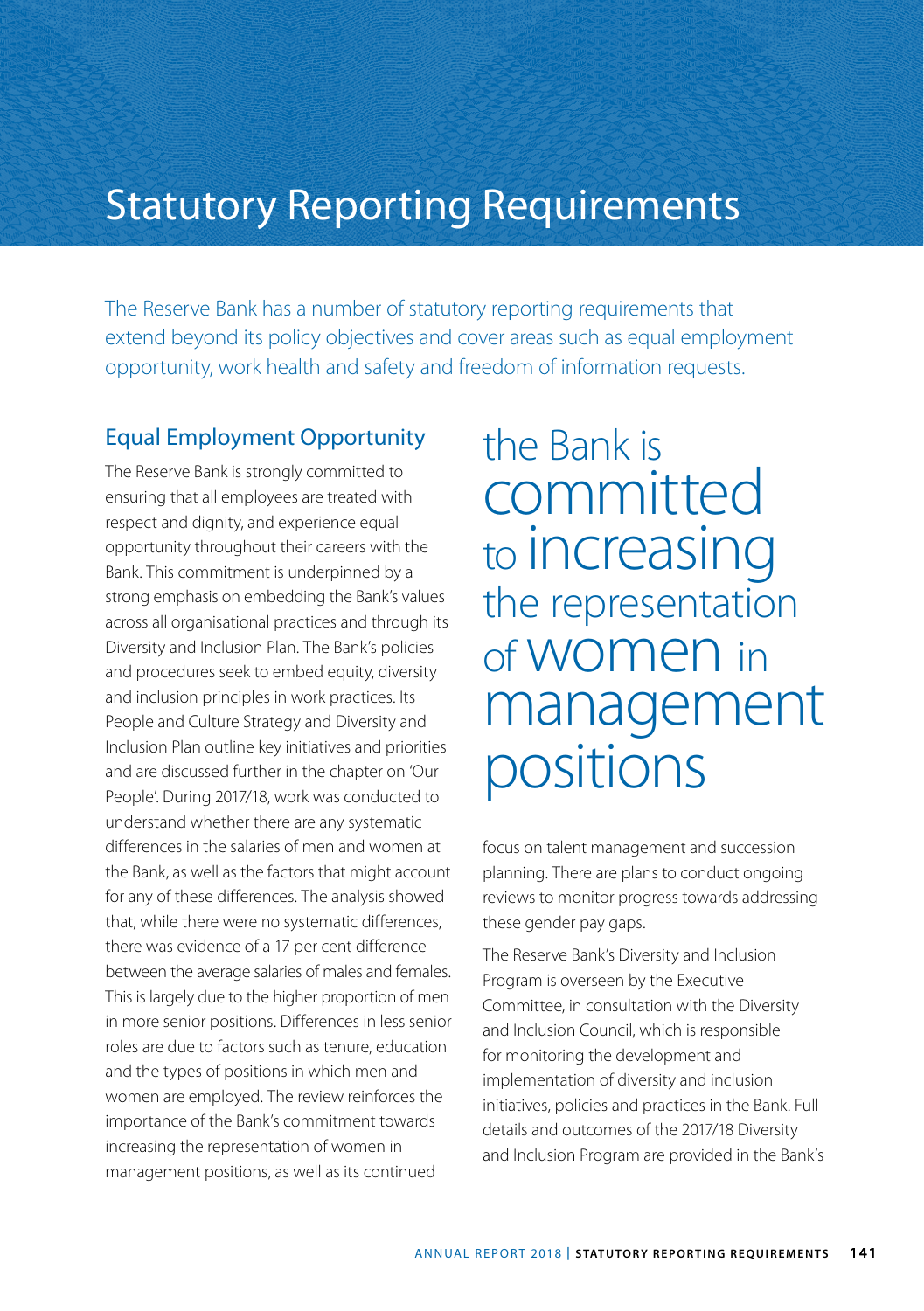# the Bank's Health & Wellbeing Program aims to maximise the physical and psychological health of employees

*Equity & Diversity Annual Report 2018*, which will be tabled in the Parliament in accordance with the requirement under the *Equal Employment Opportunity (Commonwealth Authorities) Act 1987*. The *Equity & Diversity Annual Report 2017*, which reported on the Bank's diversity profile and progress on the diversity program in 2016/17, was tabled in the Parliament on 14 September 2017.

#### Work Health and Safety, Compensation and Rehabilitation

The Reserve Bank is strongly committed to maintaining and improving the safety, health and wellbeing of its employees and workers. The Bank fosters a safety culture that focuses on the Bank's work health and safety (WHS) risk profile through preventative and proactive due diligence and practices. The Reserve Bank Board and the Bank's executive management receive regular reports on WHS matters to assist them in exercising their duty of care.

During the year in review, the Bank continued to focus on workplace mental health issues,

following the development of its mental health strategy in 2016/17. A mental health advisory panel was established to provide a channel for employees to provide input into the Mental Health and Wellbeing Strategic Plan and initiatives. Improvements were also made to the equipment, operating procedures and working environment for the new National Banknote Site following the introduction of automated systems at the site.

The Reserve Bank implemented initiatives through the Health & Wellbeing Program to maximise the physical and psychological health of employees through promotion of positive health outcomes and prevention of potential health risks, including:

- **•** physical health activities, such as fitness classes at Head Office, an annual health challenge, influenza vaccinations and health checks for senior managers and executives
- **•** mental health initiatives, such as mental health and resilience training, access to the Bank's Employee Assistance Program, awareness-raising activities and seminars on topics related to mental health and wellbeing.

There were 106 reported WHS incidents in 2017/18, 13 per cent higher than in the previous year. Four were notified to Comcare. The most prevalent cause of incidents were slips, trips and falls (14 per cent), incidents involving contractors (12 per cent) and sporting injuries sustained during breaks (9 per cent). There were four accepted workers' compensation claims in 2017/18. Two of these related to workplace injuries and two involved a sporting injury sustained during a break. The Reserve Bank's Lost Time Injury Frequency Rate (number of lost time injuries per million hours worked) increased in 2017/18 to 2.2 from 0.9 in the previous year,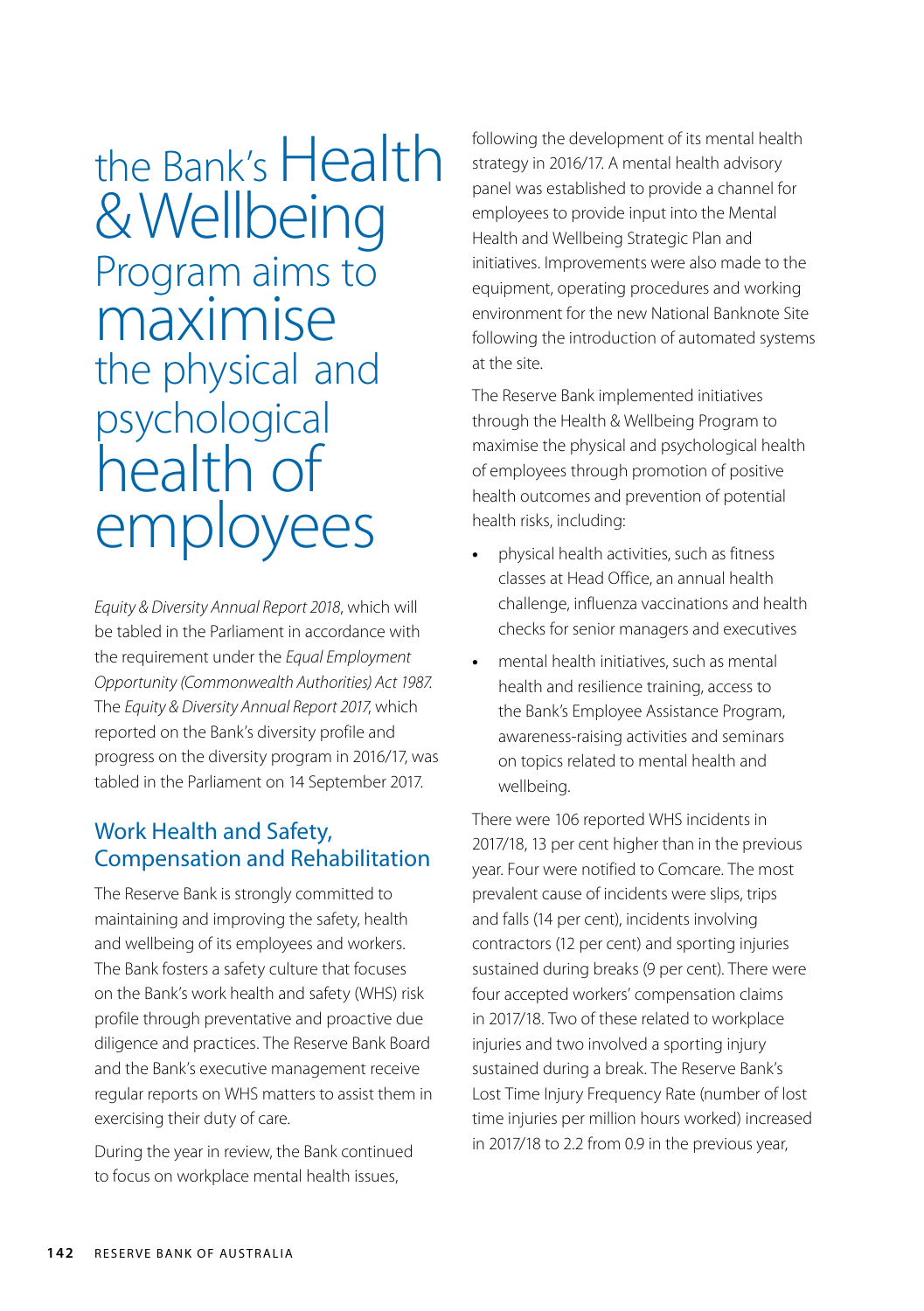| <b>Action</b>                                                               | 2017/18 | 2016/17 |
|-----------------------------------------------------------------------------|---------|---------|
| Death of a person that required notice to Comcare under section 35          |         |         |
| Serious injury or illness of a person that required notice to Comcare under |         |         |
| section 35                                                                  |         |         |
| Dangerous incident that required notice to Comcare under section 35         |         | 5       |
| Internal Investigations conducted                                           | 9       | 6       |
| Investigations conducted under Part 10                                      | Ω       |         |
| Notices given to RBA under section 90 (provisional improvement notices)     |         |         |
| Notices given to RBA under section 191 (improvement notices)                |         |         |
| Notices given to RBA under section 195 (prohibition notices)                |         |         |
| Directions given to RBA under section 198 (non-disturbance notices)         |         |         |
| $\sim$ $\sim$ $\sim$                                                        |         |         |

**Summary of Notifiable Incidents, Investigations and Notices under the WHS Act**

Source: RBA

reflecting the higher number of reported incidents. Nine internal WHS investigations were conducted in 2017/18. The investigations indicated that there were no systemic issues that would point to deficiencies in the way the Bank manages health and safety. No investigations were conducted by Comcare during 2017/18 that related to businesses or undertakings conducted by the Bank, and no improvement, prohibition or non-disturbance notices were issued by Comcare under Part 10 of the *Work Health and Safety Act 2011* (WHS Act).

The Reserve Bank is a Licensed Authority under the *Safety, Rehabilitation and Compensation Act 1988*. This licence requires the Bank to report to the Safety, Rehabilitation and Compensation Commission each year on WHS and workers' compensation and rehabilitation matters as they affect the Bank. Compliance with the relevant legislation – and the conditions of the Bank's licence as a Licensed Authority – was validated during the period by external audits of the Bank's safety, compensation and rehabilitation arrangements. The Safety, Rehabilitation and Compensation Commission subsequently confirmed that the Bank retained the highest rating for its prevention, claims management and rehabilitation practices in each area for 2017/18.

In 2017/18, the Australian Postal Corporation commenced Claims Management and Rehabilitation services for the Bank. This is in addition to the services already being provided by the Australian Postal Corporation under the existing licence, namely Reconsideration Services and AAT/Federal Court Representation.

### Freedom of Information (FOI)

The Reserve Bank is an Australian Government agency subject to the *Freedom of Information Act 1982* (FOI Act). As required by Part II of the FOI Act, the Bank publishes information as part of the Information Publication Scheme (IPS). Details of the Bank's obligations under the FOI Act and the IPS can be found on the Bank's website<sup>1</sup>

Fifteen requests for access to documents under the FOI Act were received in 2017/18. No relevant documents were found in response to nine requests and three requests were withdrawn. Access was granted in full in relation to one request and in part in relation to one request. One request was outstanding at the end of the financial year. Information that was released in response to FOI access requests was published on the Reserve Bank's website, as required by

<sup>1</sup> See <https://www.rba.gov.au/foi/index.html>.